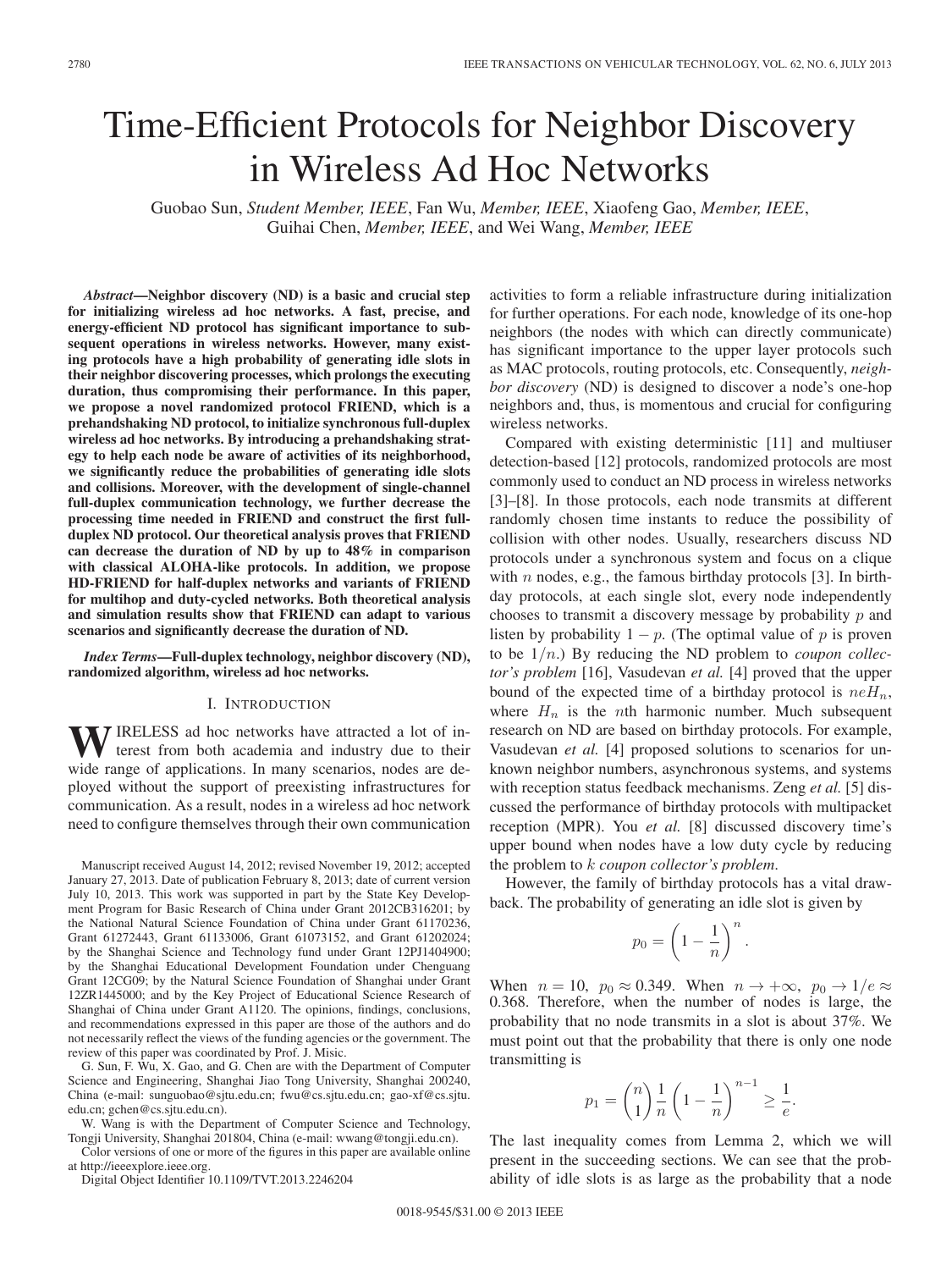successfully transmits its discovery message, and they contribute about 73% to all possible scenarios. Furthermore, the probability of collisions also increases the iterations running in the protocols. For instance, two nodes simultaneously transmitting in a slot has a probability of  $1/(2e) \approx 0.184$ , and three nodes simultaneously transmitting has a probability of  $1/(6e) \approx 0.06$ <sup>1</sup> Comparing the relatively small probability of collisions, the idle-slot probability is unacceptably high. If we can effectively reduce the probability of idle slots, ND time will be tremendously reduced. Fortunately, with the development of full-duplex wireless communication technology [1], [2], we can design more time-efficient protocols, i.e., protocols that consume less time, to cope with this issue if nodes can simultaneously transmit and receive in a single slot.

Our key idea is twofold. On one hand, we introduce a prehandshaking strategy to help each node be aware of activities of its neighborhood before normal transmissions, such that the system can have higher probabilities to avoid collisions and idle slots. To conduct this prehandshaking, we add some tiny subslots before each normal slot. With the help of full-duplex technology, at each subslot, every node will decide whether to transmit the discovery message in a normal slot by transmitting an anonymous election signal and catch its neighbors' signals simultaneously. With different transmitting–receiving scenarios, we design an effective strategy for each node to determine how to behave in normal slots. Correspondingly, we assign the behaviors of each node in the normal slots to complete the ND process. On the other hand, the reception status feedback mechanism is ameliorated by using full-duplex wireless radios. Originally, in [6], a subslot is added after the normal slot, and receivers will give feedback signals to transmitters in this subslot. In our design, this overhead can be eliminated by using full-duplex nodes. If a receiver finds that two or more nodes are simultaneously transmitting, it will transmit a warning message immediately to inform other transmitters of the failure in their transmissions.

Our contributions in this paper are listed as follows.

- We propose a novel ND protocol named FRIEND, which is a protocol based on prehandshaking activities, in which prehandshaking activities are inserted before each normal slot. In FRIEND, we avoid the vital drawback of traditional birthday protocols and reduce the probabilities of collisions and idle slots. Other existing protocols based on birthday protocols can be easily ameliorated with our design, such as the protocols proposed in [5] and [8].
- To the best of our knowledge, we are the first to consider the issue of ND with full-duplex technology. For such a long time, research on the ND problem in wireless networks is based on half-duplex nodes. Full-duplex technology enables nodes to simultaneously transmit and receive, which can be utilized to accelerate the ND process. Along with the emergence of full-duplex technology, we can optimistically predict the transition from half-duplex to full-duplex nodes, which implicates the significance of our design.
- We extend the discussion of FRIEND to multihop networks and show that FRIEND still performs better than the ALOHA-like protocol.
- Furthermore, we propose another strategy named HD-FRIEND for nodes with half-duplex radios. Our theoretical analysis shows that HD-FRIEND decreases time for the ND process by approximately 36.7%.
- Finally, we discuss how to improve the ND process in low-duty-cycle networks and propose methods to handle the problem of when to start and terminate ND when  $n$  is unknown to nodes.

The rest of this paper is organized as follows: Section II describes our model and assumptions. Section II introduces FRIEND and its theoretical analysis. Section V gives some discussion and extensions, and in Section VI, we evaluate FRIEND by simulations. In Section VII, we present related works. This paper concludes with our future works in Section VIII.

## II. NETWORK MODEL AND ASSUMPTIONS

Here, we introduce the network model and several assumptions, under which we will present our FRIEND protocol and corresponding analysis. These assumptions are reasonable in the research on ND, and many former works, including the traditional ALOHA-like protocols, are also based on similar assumptions [3]–[5], [8]. Our assumptions are listed as follows.

- Each node has a unique ID (e.g., the MAC address).
- Time is identically slotted, and nodes are synchronized on slot boundaries. The synchronization can be achieved by different techniques, and many works have focused on this problem (e.g., [19], [20], and [27]).
- All nodes are in a clique of size  $n$ .
- $n$  is known to all nodes in the clique. Typically,  $n$  can be preconfigured on nodes before deploying or calculated based on the density of the network. The preconfigured or calculated result does not need to be exactly accurate, because a small difference only has little influence on node decisions about transmission probabilities and can be normally ignored.
- Nodes use omnidirectional antennas, and all nodes have the same transmission range.
- No MPR technique is used, i.e., for a node that is receiving, a collision occurs when two or more nodes simultaneously transmit packets to it in a slot.
- Nodes can listen and transmit on the same channel simultaneously.
- Nodes can distinguish between collisions and idle slots.

We also neglect possible errors caused by fading. Hence, for two nodes A and B, if A transmits without collisions in a slot and  $B$  is within the transmission range of  $A$ , then  $B$  can receive the packet with no error.

## III. FRIEND: PREHANDSHAKING PROTOCOL

Here, we present our novel protocol FRIEND based on the assumptions in Section II and analyze its performance theoretically. First, in Section III-A, we add one tiny subslot before each

<sup>1</sup>Lemma 1 in Section III points out that the probability of  $n$  nodes transmitting in a slot is  $1/(n!e)$ .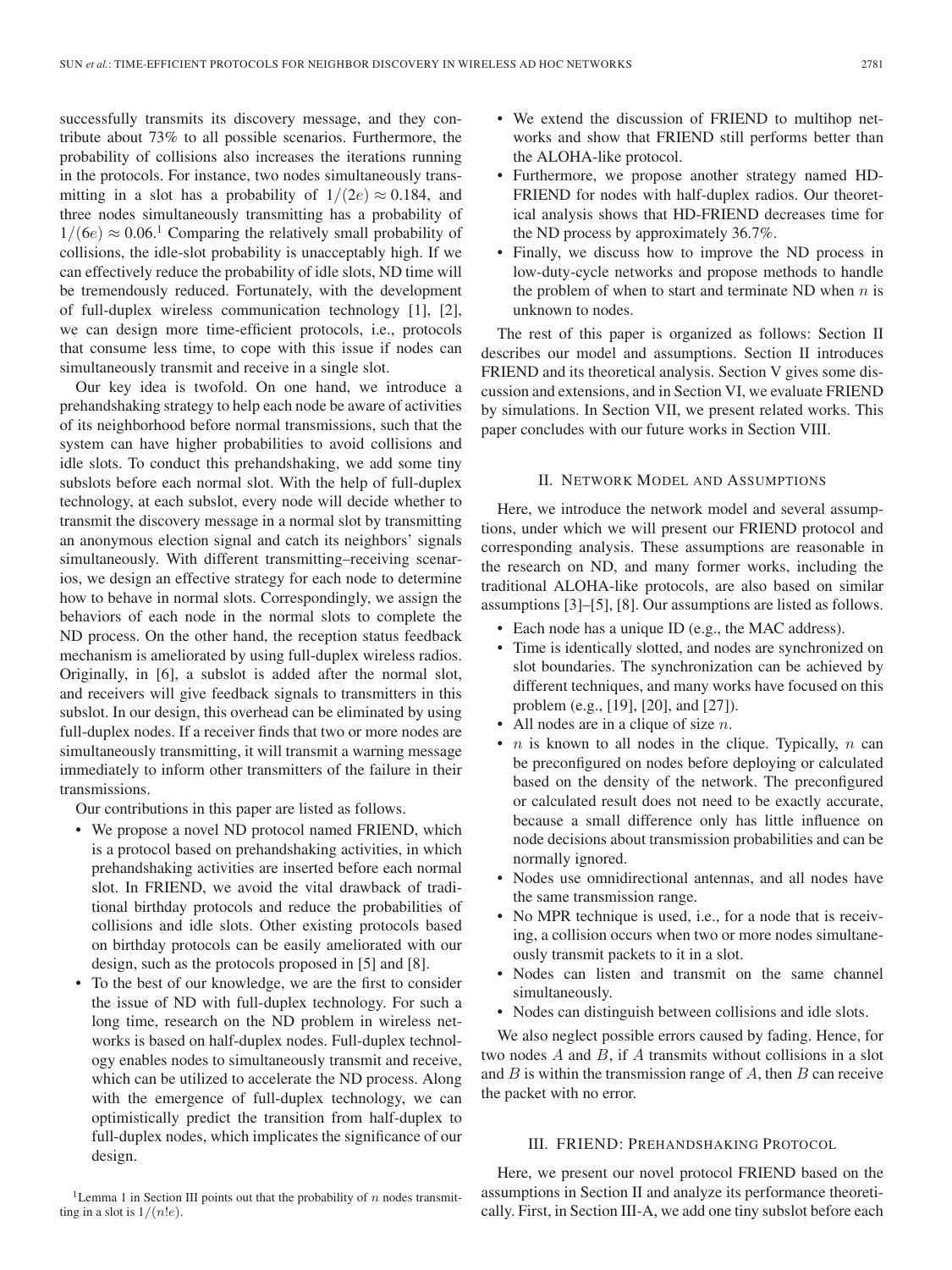

Fig. 1. Description of an iteration. GR is used for prehandshaking, and TR is used for transmitting discovery messages. In (a), there is one subslot in GR, whereas in (b), there are multiple subslots in GR.

normal slot and complete our design for the prehandshaking process. Next, in Section III-B, we extend our idea for the prehandshaking process by introducing more subslots before the normal slot and design the corresponding variation of FRIEND. Moreover, in Section III-C, we discuss in detail how many subslots should be used for the prehandshaking process to achieve the best performance with the least overhead.

## *A. FRIEND With Single Subslot for Prehandshaking*

As mentioned in Section I, for each normal slot, we insert a subslot before it to perform the prehandshaking process. We name this combination as an *iteration*. (It can be also considered as a "big slot.") Let GR be the greeting process and TR be the transmission process in one iteration. Note that the length of a subslot can be as short as 1 bit, since we do not care what a node transmits and only need to know whether the signals exist or not. Vasudevan *et al.* [4] also adopted this assumption. Let  $M_s$  be such kind of messages, which means an anonymous election signal with short duration. The normal slot is used to exchange discovery messages, which may contain nodes' IDs or MAC addresses. The size of a subslot is significantly smaller than that of a normal slot (It is mentioned in [18] that the size of a slot can be about 10 bytes.) Thus, the overhead caused by subslots is almost negligible. We define this kind of discovery messages as  $M_d$ .

Fig. 1 shows the combination of subslots and normal slots. In Fig. 1(a), we insert one subslot for one normal slot, whereas in Fig. 1(b), we insert multiple subslots before one normal slot to further increase the probability of successful transmissions, as will be discussed in Section III-B.

We are now ready to present our FRIEND protocol to determine the action of a node in a slot. FRIEND is a distributed protocol, and for each node, the target is to discover all its neighbors after finite iterations. Assume that we are considering a clique of  $n$  nodes. We divide FRIEND into two subroutines: FRIEND-GR and FRIEND-TR.

Let us describe the main idea of FRIEND-GR: the prehandshaking process. At the beginning of a subslot, each node should determine its action in the following normal slot. The purpose is to find a subset of nodes in the network to send  $M_d$  without collisions. Algorithm 1 describes the details of FRIEND-GR. Note that each node should run a copy of FRIEND-GR. To simplify our description, assume that we run FRIEND-GR on node A. Recall that  $M_s$  is the election signal and that  $M_d$  is the discovery message. Define  $A_f$  as a flag variable to indicate whether A has successfully sent  $M_d$ . If  $A_f = 0$ , then A has to send  $M_d$  successfully in one of the following iterations; otherwise, A will keep silent and only receive messages. Initially,  $A_f = 0$ . Define  $A_n$  as the number of undiscovered neighbors of A. Initially,  $A_n$  should be  $n-1$ , and we let  $A_n = n$  for simplicity of later discussion.

## **Algorithm 1** FRIEND-GR (Prehandshaking)

- 1: If  $A_f = 1$  then  $\Rightarrow$  A has successfully sent  $M_d$ .
- 2: A will keep silent in TR and exit.
- 3: **end if**
- 4: Node A decides to send  $M_s$  by probability  $1/A_n$  and keep listening by probability  $1 - 1/A_n$ .
- 5: **if** A sends  $M_s$  **then**  $\triangleright$  A hopes to send  $M_d$  in TR.
- 6: **if** A does not receive  $M_s$  during GR then
- 7: A will transmit  $M_d$  in TR;
- 8: **else**  $\triangleright$  A receives  $M_s$  from other nodes
- 9: A will transmit  $M_d$  in TR by probability 1/2.
- 10: **end if**
- 11: **else**  $\triangleright$  A does not send  $M_s$
- 12: **if** A does not receive  $M_s$  during GR then
- 13: A will transmit  $M_d$  in TR by probability  $1/A_n$ ;
- 14: **else**  $\triangleright$  A receives  $M_s$  from other nodes
- 15: A will keep silent in TR.
- 16: **end if**
- 17: **end if**

In FRIEND-GR, each node decides to send  $M_s$  by probability  $1/A_n$  or keep silent by probability  $1 - 1/A_n$ . (The values of probabilities are chosen to be optimal according to [3].) Next, we face two cases as follows.

- 1) If A sends  $M_s$  (lines 5–10), it implies that A hopes to send  $M_d$  in TR.
	- a) At this moment, if A does not receive  $M_s$  during GR, it means that A wins the election and will definitely send  $M_d$  in the following TR.
	- b) If A receives  $M_s$ , it means that there exist other candidates within A's direct communication range. Therefore, A can only send  $M_d$  by probability 1/2. (We will explain the reason for setting probability 1/2 after the proof of Lemma 1.)
- 2) If A does not send  $M_s$  (lines 11–17), it implies that A hopes to keep silent in the following TR.
	- a) At this moment, if A does not receive  $M_s$  in GR, it means that no nodes decide to send  $M_d$  in TR. A will reconsider sending  $M_d$  by probability  $1/A_n$ .
	- b) If A receives  $M_s$ , it means that there are nodes intending to transmit, and thus, A will keep silent.

When FRIEND-GR is finished, we enter the TR and start the process of neighbor discovering. Next, we run FRIEND-TR, i.e., the neighbor discovering process, and the detailed description is shown in Algorithm 2.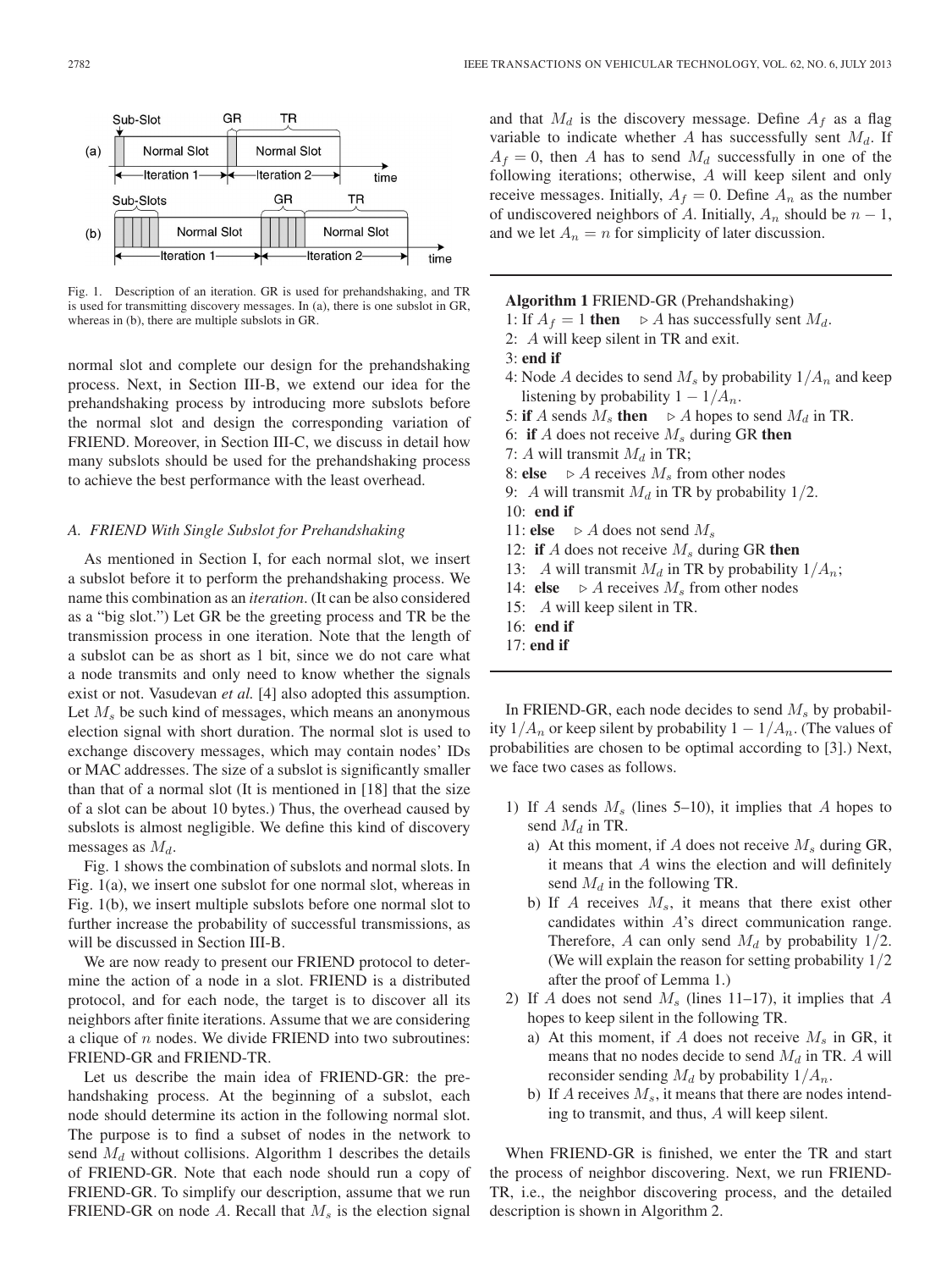**Algorithm 2** FRIEND-TR (Neighbor Discovering)

1: if 
$$
A
$$
 plans to send  $M_d$  then

- 2: A sends  $M_d$  and monitors the channel meanwhile.
- 3: **if** A does not receive  $M_d$  during TR **then**
- 4:  $A_f = 1. \Rightarrow A$  will keep silent from now on
- 5: **else**  $\triangleright$  A receives  $M_d$  from other nodes
- 6: Current iteration is invalid.
- 7: **end if**
- 8: **else**  $\triangleright$  A does not plan to send  $M_d$
- 9: A keeps listening.
- 10: **if** A does not receive  $M_d$  during TR **then**
- 11: Current iteration is invalid.
- 12: **else if** A receives a single  $M_d$  **then**
- 13: Record the ID in  $M_d$ .

14:  $A_n = A_n - 1.$  > A records one of its neighbors.

- 15: **else**  $\triangleright$  There is a collision at A
- 16: Current iteration is invalid.
- 17: **end if**
- 18: **end if**

In FRIEND-TR, there are two scenarios as follows.

- 1) If A does not receive  $M_d$  during TR, it means that A's transmission is successful. Consequently, A will keep silent during the rest of the ND process.
	- a) If A receives  $M_d$  from other nodes, it means that the current transmission failed.
	- b) If A does not send  $M_d$ , A will check the number of transmitters (lines 8–18).
- 2) If A does not receive  $M_d$  during TR, it implies that no nodes send  $M_d$  in TR. Therefore, the current iteration is invalid.
	- a) If A receives a single  $M_d$  during TR, it means that there is one node successfully transmitting its  $M_d$ . A will record the ID in  $M_d$  and decrease the value of  $A_n$ by 1.
	- b) If there is a collision at  $A$ , it means that the current transmission failed.

We will keep running FRIEND-GR and FRIEND-TR in turn until  $A_n = 1$ . Now, we finish the description of FRIEND and start the discussion about the performance of this protocol.

We denote the probability that a node successfully transmits its  $M_d$  without collisions in TR by  $P_1$ . We now begin to analyze the expected time needed to discover all nodes with high probability with two lemmas.

*Lemma 1:* When all nodes independently transmit by probability  $1/n$ , the probability that k nodes simultaneously transmit in a single slot is given by  $p_k = (1/k!e)$  while  $n \to +\infty$ .

*Proof:* Since nodes choose their actions independently, the probability that  $k$  nodes simultaneously transmit in a slot with clique size *n* is given by  $p_{n,k} = {n \choose k} (1/n)^k (1 (1/n))^{n-k}$ . When  $n \to +\infty$ , we use Poisson distribution to replace binomial distribution. Hence,  $p_k = \lim_{n \to +\infty} p_{n,k} =$  $(e^{-\lambda}\lambda^k/k!)$  with  $\lambda = n \cdot (1/n) = 1$ . Thus, the result holds.  $\blacksquare$ 

From Lemma 1, we can see that the probability that three or more nodes simultaneously transmit in a subslot is so small that it is acceptable to ignore it and assume that there are only two nodes transmitting when collision occurs to simplify the design of FRIEND since it is hard and also unnecessary to infer the exact number of transmitting nodes, which explains line 9 in Algorithm 1.

*Lemma* 2:  $(1 - (1/n))^{n-1} \ge (1/e) \forall n = 2, 3, ...$ 

This lemma is just the same as [4, Lemma 1].

We then use these two lemmas to evaluate the probability of a successful discovery in an iteration.

*Theorem 1:* When there are  $n$  nodes in a clique and all nodes run FRIEND, the probability that a node successfully transmits  $M_d$  in TR is bounded by

$$
P_1 \ge \frac{1}{e^2} \left( 1 - \frac{1}{n} \right) + \frac{5}{4e}.
$$

Furthermore, when  $n \to +\infty$ 

$$
P_1 \ge \frac{1}{e^2} + \frac{5}{4e}.\tag{1}
$$

.

*Proof:* We analyze different events that may occur in GR. If no one sends  $M_s$  in GR, all nodes will reconsider their actions. The successful event's (only one node transmits in TR) probability is

$$
p_0 = \left(1 - \frac{1}{n}\right)^n \binom{n}{1} \frac{1}{n} \left(1 - \frac{1}{n}\right)^{n-1} = \left(1 - \frac{1}{n}\right)^{2n-1}.
$$

If there is exactly one node sending a signal in GR, no collisions will occur in TR. Therefore, the probability is

$$
p_1 = \binom{n}{1} \frac{1}{n} \left( 1 - \frac{1}{n} \right)^{n-1} = \left( 1 - \frac{1}{n} \right)^{n-1}
$$

If there are at least two nodes transmitting signals in GR, each node will transmit its  $M_d$  with probability 1/2. Thus, the successful event's probability is

$$
p_2 = \sum_{k=2}^n {n \choose k} \left(\frac{1}{n}\right)^k \left(1 - \frac{1}{n}\right)^{n-k} \cdot k \cdot \frac{1}{2} \left(1 - \frac{1}{2}\right)^{k-1}
$$

$$
= \sum_{k=2}^n {n \choose k} \left(\frac{1}{n}\right)^k \left(1 - \frac{1}{n}\right)^{n-k} \frac{k}{2^k}.
$$

Obviously,  $P_1 = p_0 + p_1 + p_2$ . Together with Lemma 2, we can get the following inequalities:

$$
p_0 = \left(1 - \frac{1}{n}\right)^{2n-2} \left(1 - \frac{1}{n}\right) \ge \frac{1}{e^2} \left(1 - \frac{1}{n}\right) \quad p_1 \ge \frac{1}{e} \tag{2}
$$
\n
$$
p_2 \ge \binom{n}{2} \left(\frac{1}{n}\right)^2 \left(1 - \frac{1}{n}\right)^{n-2} \frac{2}{2^2} = \frac{1}{4} \left(1 - \frac{1}{n}\right)^{n-1} \ge \frac{1}{4e}.\tag{3}
$$

As a result, the theorem holds. The derivation of inequality (1) is trivial; hence, we omit it.

According to Theorem 1,  $P_1 \ge 0.572$  when  $n = 10$  and when  $n = 20$ ,  $P_1 \ge 0.584$ . Note that  $(1/e^2) + (5/4e) \approx 0.595$ . For simplicity, we will regard inequality (1) as an equation in our later discussion, i.e.,  $P_1 = 0.595$ .

We can see that the probability is significantly improved in comparison with probability 1/e derived in [4].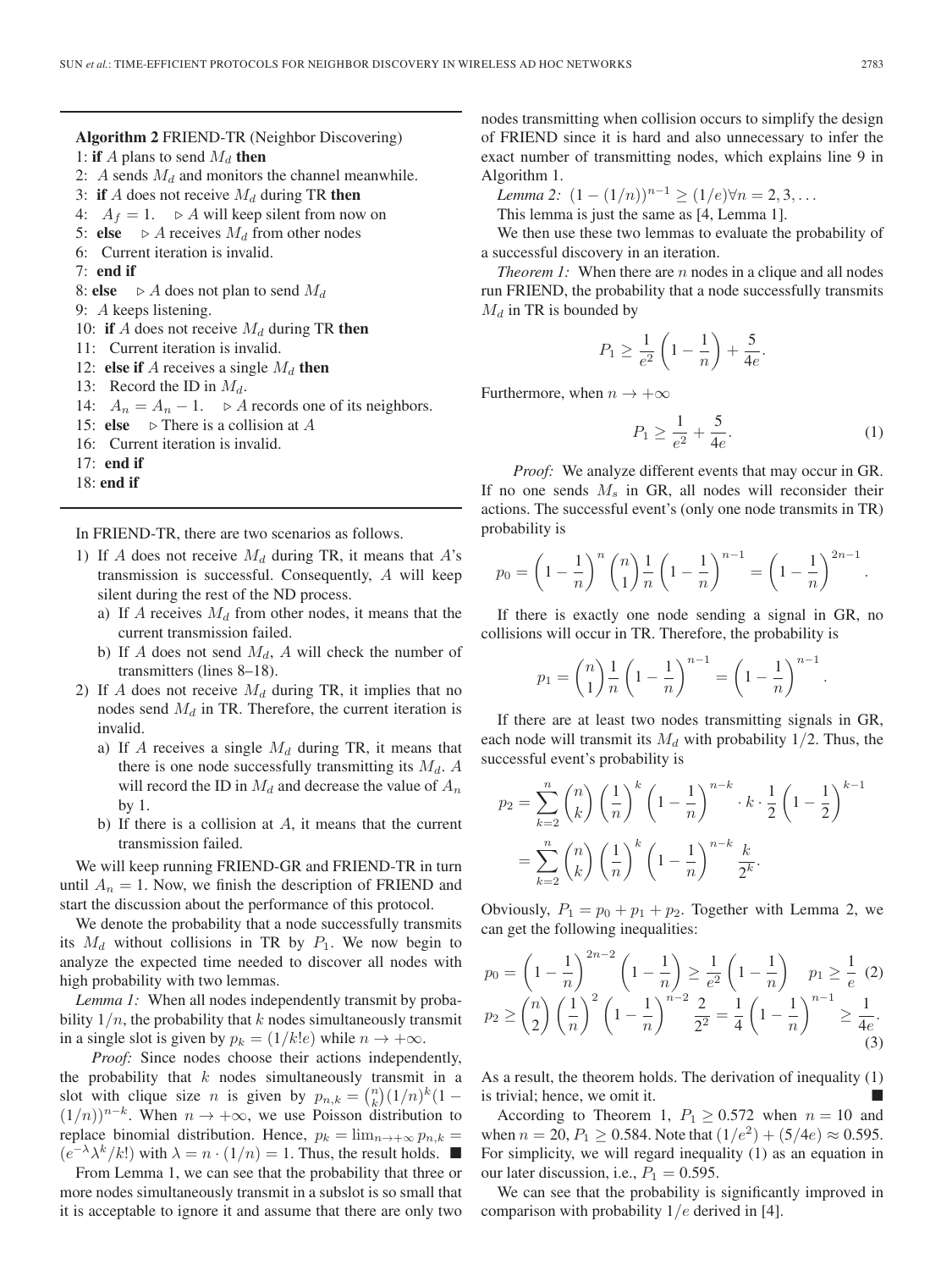## *B. Recursive Protocol: FRIEND-*t*GR*

To further improve the successful transmission probability, we introduce more subslots in GR before TR in one iteration.

In Section III-A, the probability of an idle slot is  $(1 (1/n))^{2n} \approx (1/e^2) \approx 0.135$ . It is still too high in practice, although we have significantly reduced it. Thus, we add more subslots to reduce this probability. We now give  $FRIEND-tGR$  $(t \geq 2)$  with t subslots in GR and describe it in Algorithm 3.

**Algorithm 3** FRIEND-tGR (Multiple Prehandshaking) 1: **if**  $\{A_t = t\}$  **then**  $\triangleright$  FRIEND-*t*GR has run *t* times. 2: A will keep silent in TR and exit. 3: **else**  $\triangleright$  Still processing in t subslots 4:  $A_t = A_t + 1$ . 5: **end if** 6: **if**  $\{A_f = 1\}$  **then**  $\triangleright$  A has successfully sent  $M_d$  before. 7: A will keep silent in TR and exit. 8: **end if** 9: A decides to send  $M_s$  by probability  $1/A_n$ . 10: **if**  $A$  sends  $M_s$  **then** 11: **if** A does not receive  $M_s$  during GR **then** 12: A will transmit  $M_d$  in TR; 13: **else**  $\triangleright$  A receives  $M_s$  from other nodes 14: A will transmit  $M_d$  in TR by probability 1/2. 15: **end if** 16: **else** - $\triangleright$  A does not send  $M_s$ 17: **if** A does not receive  $M_s$  during GR then 18: Call FRIEND-tGR and exit. 19: **else**  $\triangleright$  A receives  $M_s$  from other nodes 20: A will keep silent in TR. 21: **end if**

22: **end if**

In FRIEND- $t$ GR,  $A_t$  is the local counter for each node to identify the current subslot in GR. Initially,  $A_t = 0$ , and after one round of FRIEND-tGR,  $A_t$  will increase by 1. The maximum value of  $A_t$  is t. Because of the synchronization assumption, in each node, the local  $A_t$  remains the same in each round.

FRIEND-tGR is very similar to FRIEND-GR, except in two aspects. The first aspect is at lines  $1-5$ , in which we put t subslots in GR to achieve a higher probability of successful transmissions. The other aspect is at line 18, in which FRIENDtGR invokes itself recursively to utilize the remaining subslots in GR. By using this recursive strategy, we can further reduce the probability of idle slots.

We denote the successful event's occurrence in FRIEND $t$ GR by  $P_t$ . Now, we analyze the performance of FRIEND- $t$ GR.

*Theorem 2:*  $P_{t+1}$  is bounded by

$$
P_{t+1} \ge \frac{P_t}{e} \left( 1 - \frac{1}{n} \right) + \frac{5}{4e}
$$

where  $P_1$  is given by Theorem 1.

*Proof:* If there are  $t + 1$  subslots in GR, we again analyze different events that may occur in GR. If no one sends a signal in GR, all nodes will invoke Algorithm 3 recursively. Thus, the successful event's probability is

$$
p_0 = \left(1 - \frac{1}{n}\right)^n \cdot P_t \ge \frac{P_t}{e} \left(1 - \frac{1}{n}\right). \tag{4}
$$

The other two scenarios are just the same as the proof in Theorem 1. According to inequalities (2)–(4)

$$
P_{t+1} \ge \frac{P_t}{e} \left( 1 - \frac{1}{n} \right) + \frac{5}{4e}.
$$

Similarly, for simplicity, we get

$$
P_{t+1} = \frac{P_t}{e} + \frac{5}{4e} \tag{5}
$$

as  $n \to +\infty$ .

We then point out the upper bound of  $P_t$ .

*Theorem 3:*  $\lim_{t \to +\infty} P_t = (5/4(e-1)) \approx 0.727$ .

This result can be derived by using (5) trivially; hence, we omit the proof.

We can see that the probability of a successful transmission in a slot is increased by approximately 98% compared with probability 0.368 in the algorithm proposed in [4].

## *C. Proper Number of Subslots*

We have proved that the probability of a successful transmission can be significantly increased if there are sufficient subslots for nodes to detect other nodes' actions. Nevertheless, it is impossible to introduce infinite subslots in GR. We now discuss how to select a proper number of subslots in GR.

Let us consider Algorithm FRIEND-3GR. We can get the lower bound of  $P_3$  due to Theorems 1 and 2 as follows:

$$
P_3 \ge \frac{1}{e^4} \left( 1 - \frac{1}{k} \right)^3 + \frac{5}{4e^3} \left( 1 - \frac{1}{k} \right)^2 + \frac{5}{4e^2} \left( 1 - \frac{1}{k} \right) + \frac{5}{4e}
$$

where  $k$  stands for the number of nodes to be discovered at the current iteration. We can get  $\lim_{k \to +\infty} P_3 \approx 0.710$ . It is quite close to the optimal value; hence, it is feasible to introduce only three subslots before TR.

We can also compute the probability with other numbers of subslots in GR. Thus

$$
\lim_{k \to +\infty} P_2 = \frac{1}{e^3} + \frac{5}{4e^2} + \frac{5}{4e} \approx 0.679
$$
  

$$
\lim_{k \to +\infty} P_4 = \frac{1}{e^5} + \frac{5}{4e^4} + \frac{5}{4e^3} + \frac{5}{4e^2} + \frac{5}{4e} \approx 0.720.
$$

It is obvious that more subslots used for GR require more accurate synchronization techniques. To make the tradeoff, it is feasible to determine that there are three subslots in GR. Our simulation for different numbers of subslots in GR also proved this. In Fig. 2, we can see that FRIEND-3GR has almost the same performance as FRIEND-4GR but has less overhead and fewer requirements for synchronizing techniques.

Now, we discuss the expected value and the upper bound of slots needed to discover all  $n$  nodes by FRIEND-3GR.

*Theorem 4:* By using FRIEND-3GR and FRIEND-TR, the expected value of slots needed to discover all nodes with high probability is  $1.5n$ .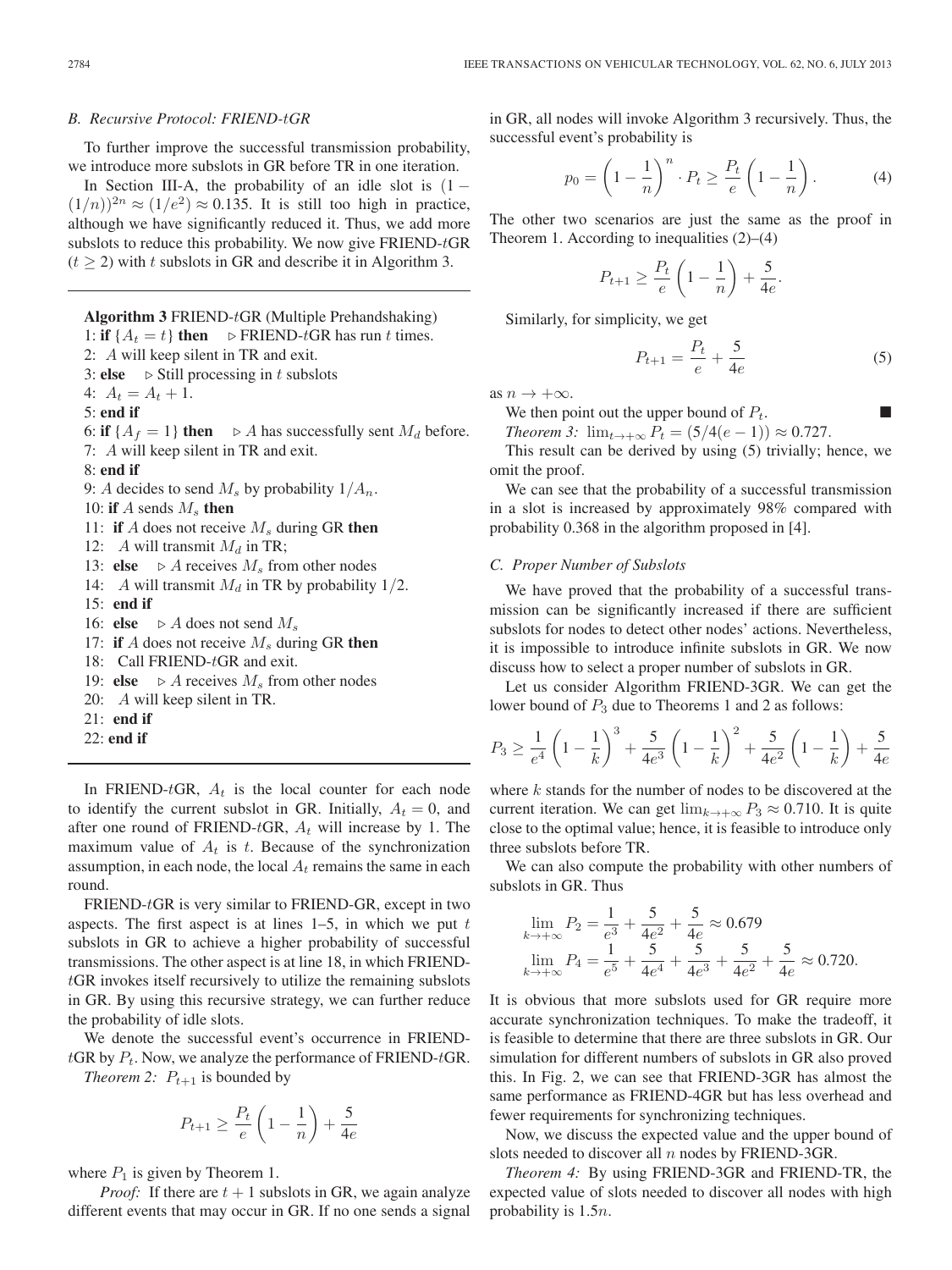

Fig. 2. Comparison of FRIEND-tGR.



Fig. 3. Comparison among the exact values of FRIEND, the linear fitting, and the performance in [4] (ALOHA-like protocol).

*Proof:* We assume that the discovery process is divided into epochs, and each epoch consists of at least one slot. Epoch  $i$  starts when the  $i$ th node is discovered and terminates when the  $(i + 1)$ th node is discovered. Let  $T_i$  denote the number of slots of epoch  $i$ , and  $T_i$  is a geometrically distributed variable with parameter  $P_3$  with  $k = n - i$ . (There are  $n - i$  nodes to be discovered in epoch  $i$ .) Hence

$$
E[T] = \sum_{k=1}^{n} E[T_k] = \sum_{k=1}^{n} \frac{1}{P_3} \approx 1.5n
$$
 (6)

where the last approximation comes from the result of the linear fitting since it is nontrivial to derive an exact upper bound of the summation.

Fig. 3 shows the expected values of time slots needed to discover all nodes in different sizes of cliques in FRIEND. We can see that the linear fitting is quite close to the theoretical values of FRIEND, and the time used is significantly decreased in comparison with [4].

Next, we point out the upper bound of the time slots needed to discover all nodes with high probability.

*Theorem 5:* By using FRIEND-3GR and FRIEND-TR, all nodes can be discovered in  $3n$  slots with high probability.

*Proof:* Since  $P_3$  varies little as k changes, we regard  $P_3$  as a constant  $1/1.5 = 2/3$  for simplicity, according to (6). Thus, T is a sum of  $n$  independent and identically distributed geometric random variables, and this distribution's parameter is  $p = 2/3$ . As a result,  $T$  is a negative binomial random variable with parameters *n* and  $p = 2/3$ .

The probability mass function is

$$
P(T = t) = {t-1 \choose n-1} p^{n} (1-p)^{t-n}, \qquad t = n, n+1, ....
$$

On the other hand, the following equation holds:

$$
P(T > t) = P(X < n), \qquad X \sim \text{Binomial}(t, p).
$$

Furthermore, Chernoff bounds point out that

$$
P(X < (1 - \delta)tp) < e^{-tp\delta^2/2}, \qquad 0 < \delta \le 1. \tag{7}
$$

The formal proof of this inequality can be found in [16]. Then, we substitute  $\delta = 1 - n/tp$  into (7), i.e.,

$$
P(T > t) = P(X < n) < e^{\frac{-tp}{2}(1 - \frac{n}{tp})^2}.
$$

Therefore, we can get  $P(T > 3n) < e^{-(n/4)}$ . It is clear that  $e^{-(n/4)} \rightarrow 0$  for sufficiently large n. Hence, the ND process can be finished in  $3n$  slots with high probability.

## IV. HD-FRIEND: FRIEND FOR HALF-DUPLEX RADIOS

For nodes with half-duplex radios, although nodes cannot be made aware of other nodes' actions during their own transmissions, we can still use the similar strategy to reduce the probability of generating idle slots. We call it *HD-FRIEND*, which means the half-duplex counterpart of FRIEND.

Similarly, there should be at least two subslots in one iteration, which is the same as the case in FRIEND. However, there should be one more subslot that is used for transmitting feedback signals, because radios are half duplex and cannot notify collisions during reception. As a result, there are three subslots in one iteration. The first subslot is used to conduct the greeting process (*GR* subslot), and the second subslot is used for transmission of the discovery message (*TR* subslot). Feedback signals are transmitted in the third subslot (*FB* subslot). We then assign different actions for different nodes that may choose to transmit or receive in one iteration. Initial settings are the same as they are in Section III; hence, we omit them.

In GR subslots, each node runs Algorithm 4 to determine nodes that may transmit in the TR subslot.

#### **Algorithm 4** HD-FRIEND-GR (Half Duplex)

1: **if**  $A_f = 1$  **then**  $\triangleright$  A has successfully sent  $M_d$ .

- 2: A will keep silent in TR (and FB) and exit.
- 3: **end if**
- 4: Node A decides to send  $M_s$  by probability  $1/A_n$  and keep listening by probability  $1 - 1/A_n$ .
- 5: **if** A sends  $M_s$  **then**  $\triangleright$  A hopes to send  $M_d$  in TR.
- 6: A will transmit  $M_d$  in TR;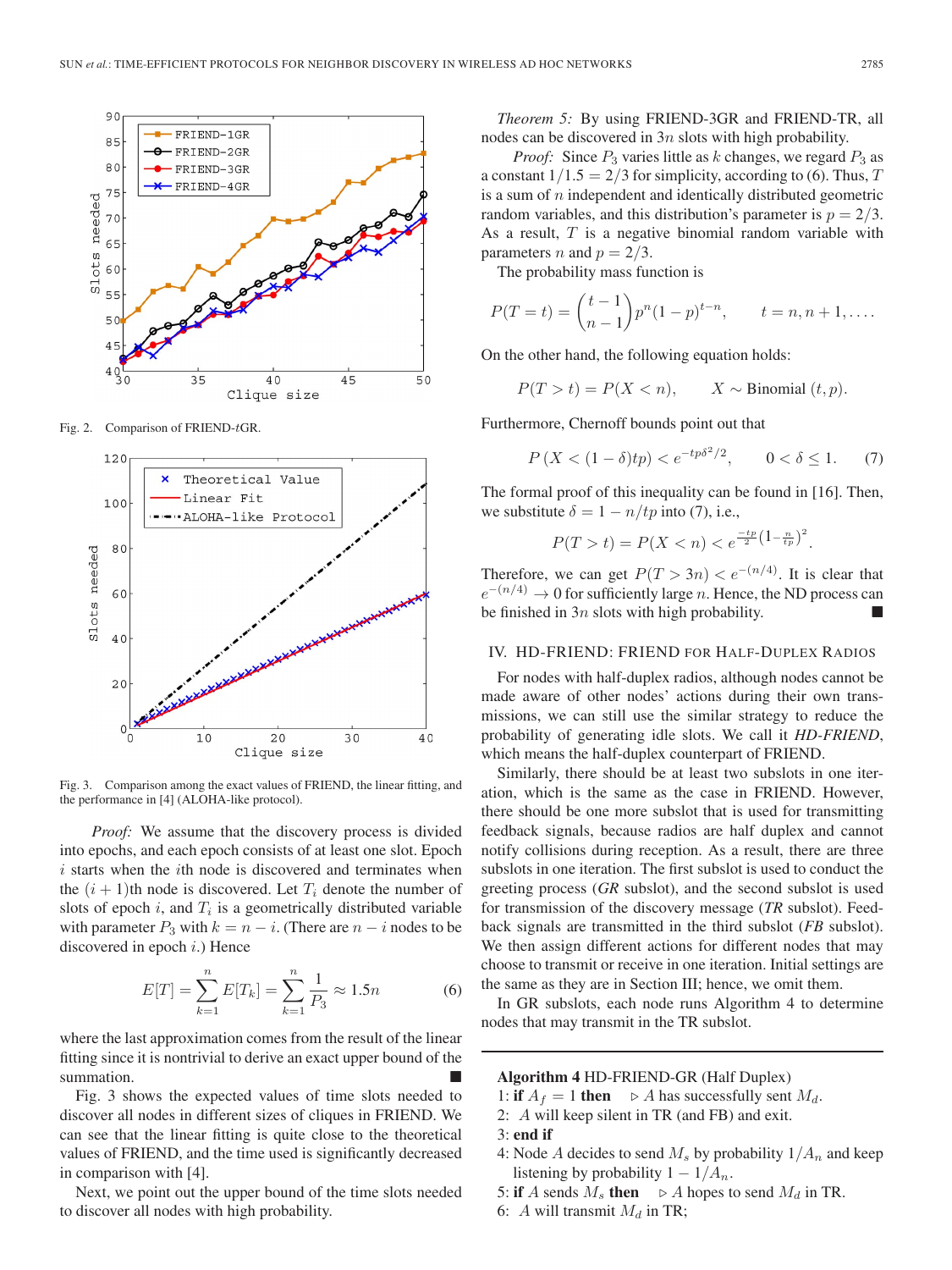7: **else**  $\triangleright$  A does not send  $M_s$ 8: **if** A does not receive  $M_s$  during GR **then** 9: A will transmit  $M_d$  in TR by probability  $1/A_n$ ; 10: **else**  $\triangleright$  A receives  $M_s$  from other nodes 11: A will keep silent in TR. 12: **end if**

13: **end if**

We can see the main difference in GR from the given algorithm. If a node intends to transmit in TR, it will send  $M_s$ in GR to notify other nodes and send  $M_d$  in TR, regardless of other nodes' actions. Receiving nodes behave the same way as they are in FRIEND.

Then, in the TR subslot, every node runs Algorithm 5 to determine actions in the FB subslot.

**Algorithm 5** HD-FRIEND-TR (Half Duplex)

- 1: **if** A plans to send  $M_d$  **then**
- 2: A sends  $M_d$ .
- 3: A will keep listening in FB.
- 4: **else**  $\triangleright$  A does not plan to send  $M_d$
- 5: A keeps listening.
- 6: **if** A does not receive  $M_d$  during TR **then**
- 7: Current iteration is invalid.
- 8: **else if** A receives a single  $M_d$  **then**
- 9: Record the ID in  $M_d$ .

10:  $A_n = A_n - 1.$   $\triangleright$  A records one of its neighbors.

- 11: **else**  $\triangleright$  There is a collision at A
- 12: A will send a feedback signal in FB.
- 13: **end if**
- 14: **end if**

For a transmitting node, it will send its discovery message during TR and keep listening in FB to get feedback. While for a receiving node, it will keep listening in TR to determine whether to send a feedback signal to notify the transmitting nodes of the failure in transmission.

After TR, nodes enter the FB subslot, and the transmitting node will be aware of whether its transmission is successful. Each node runs Algorithm 6 in FB subslots.

|   |  |  |                    |  | Algorithm 6 HD-FRIEND-FB (Half Duplex) |
|---|--|--|--------------------|--|----------------------------------------|
| . |  |  | $\cdots$ it mounts |  |                                        |

- 1: **if** A transmitted in TR **then**
- 2: A keeps listening in FB.
- 3: **if** A receives the feedback signal. **then**
- 4: Current iteration is invalid.
- 5: **else**
- 6:  $A_f = 1$ .
- 7: **end if**

8: **else**  $\triangleright$  A received in TR

- 9: **if** A plans to send a feedback signal in FB **then**
- 10: Send the feedback signal.
- 11: **end if**
- 12: **end if**

In the FB subslot, if a receiving node detects collision, it will broadcast a feedback signal. As a result, transmitting nodes know that their transmissions failed. On the other hand, if the transmitting node does not receive the feedback signal, it knows that the transmission is successful, and it is time to keep silent during the remaining process of ND.

We can use a similar method to analyze the performance of HD-FRIEND. A theorem is as follows.

*Theorem 6:* When there are  $n$  nodes in a clique and all nodes run HD-FRIEND, the probability  $Q_1$  that a node successfully transmits  $M_d$  in TR is bounded by

$$
Q_1 \ge \frac{1}{e} + \frac{1}{e^2} \left( 1 - \frac{1}{n} \right) \approx 0.503.
$$

*Proof:* There are two cases where there is one and only one node transmitting its  $M_d$  in TR. If there is only one node transmitting  $M_s$  in GR, then the node will surely be discovered. We denote this probability by  $p'_1$ , and it is easy to see that

$$
p_1' = \binom{n}{1} \frac{1}{n} \left( 1 - \frac{1}{n} \right)^{n-1} = \left( 1 - \frac{1}{n} \right)^{n-1} \ge \frac{1}{e}.
$$

If there are no nodes transmitting  $M_s$  in GR, all nodes will reconsider their actions. We denote the probability that there is one node transmitting in TR in this case by  $p_2'$ , and we can similarly get

$$
p'_2 = \left(1 - \frac{1}{n}\right)^n \cdot p'_1 \ge \frac{1}{e^2} \left(1 - \frac{1}{n}\right).
$$

According to the equation

$$
Q_1 = p'_1 + p'_2
$$

the theorem holds.

Furthermore, we can insert more subslots in GR and extend HD-FRIEND-GR to HD-FRIEND- $t$ GR by using the same method as FRIEND- $t$ GR. We denote the probability that a node successfully transmits in TR by  $Q_t$  for the case where there are t subslots in GR. The proof of the following theorem is similar as it is in Section III, and thus, we omit it.

*Theorem 7:*  $Q_{t+1}$  is bounded by

$$
Q_{t+1} \ge \frac{Q_t}{e} \left( 1 - \frac{1}{n} \right) + \frac{1}{e}.
$$

We can also get the upper bound of  $Q_t$ .

*Theorem 8:*  $\lim_{t \to +\infty} Q_t = (1/e - 1) \approx 0.582$ .

The results show that our strategy can still decrease ND time by up to 36.7%, although nodes only have half-duplex radios. In Section VI, we will present the simulation result for HD-FRIEND.

## V. DISCUSSION

Here, we discuss some issues related to FRIEND and their corresponding analysis results. Although the following discussions are based on FRIEND, they still hold for HD-FRIEND, due to the fact that FRIEND and HD-FRIEND are based on the similar prehandshaking strategy.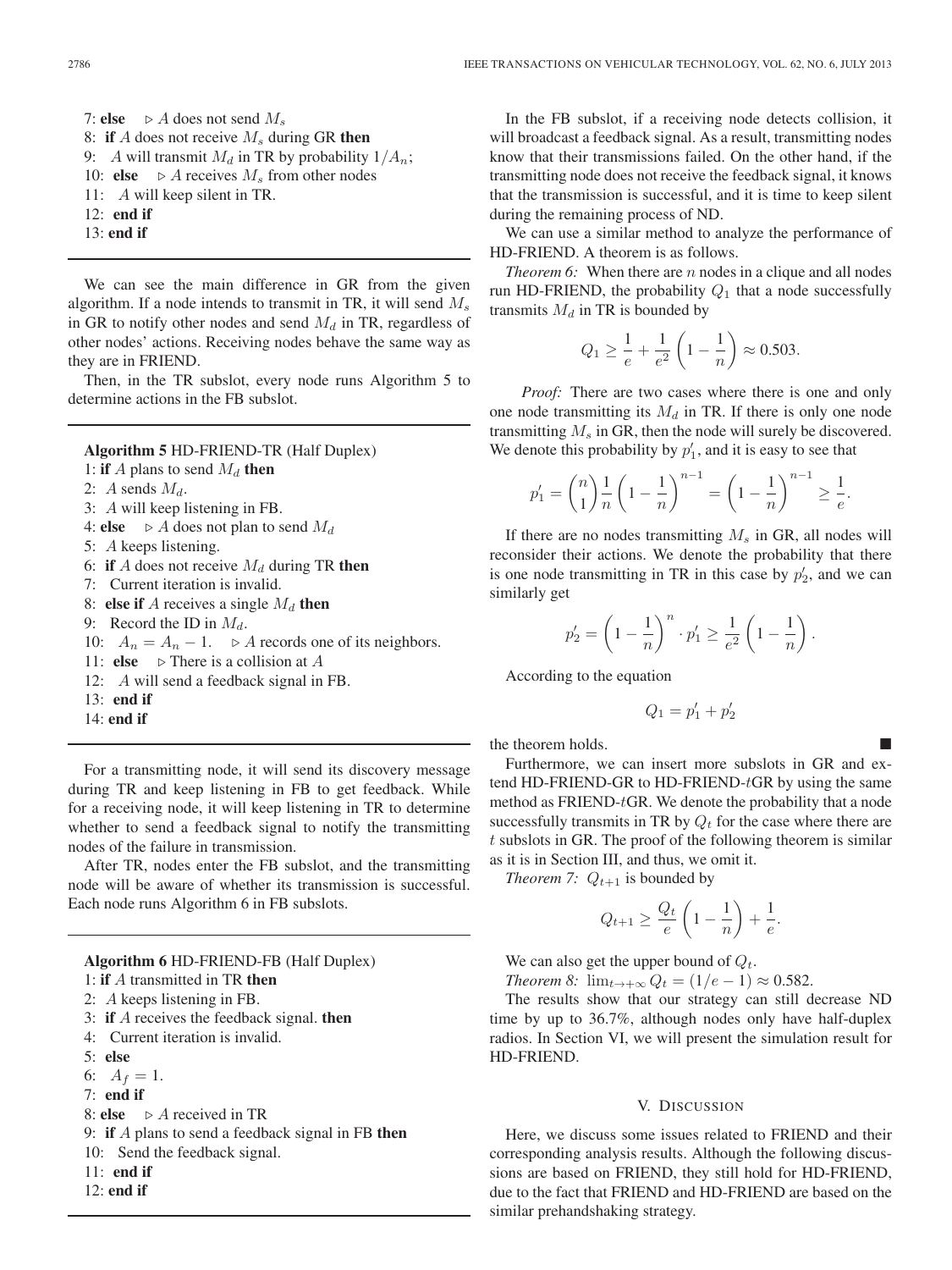#### *A. Unknown Number of Neighbors*

Here, we discuss the situation when  $n$  is unknown to nodes. The basic idea is similar to [4].

We divide the process of discovery into phases. In phase i, each node runs the protocol with parameter  $n = 2<sup>i</sup>$ , which means that we assume that there are  $2<sup>i</sup>$  nodes in phase i. This phase lasts  $\lceil 1.5 \cdot 2^i \rceil$  slots. As a result, in the  $\lceil \log_2 n \rceil$ th phase, each node regards the number of nodes as  $n$ , and this phase lasts about  $1.5n$  slots. This is just the expected value that we have derived in Section III-C.

Now, we determine the expected time needed in this case; the total time is given by

$$
E[T] = \sum_{m=1}^{\lceil \log_2 n \rceil} 1.5 \cdot 2^m.
$$

Since we know that  $\sum_{m=1}^{\lceil \log_2 n \rceil} 2^m = 2n - 2$ , the total time is

$$
E[T] \approx 3(n-1).
$$

Comparing the result with Theorem 4, we can observe that lack of knowledge of  $n$  results in about a factor of 2 slowdown when  $n$  is relatively large. We will show the simulation results of the unknown  $n$  case in Section VI.

#### *B. Multihop Networks*

There is an obvious obstacle that we must face when extending FRIEND to the multihop case. In a clique, node  $i$ can determine whether its transmission is successful or not by itself, by still listening during its transmission. Nevertheless, the potential hidden terminals may cause for not all nodes within i's transmission range to receive i's message correctly.

To make sure that transmitting nodes can get correct feedback signals, we can modify FRIEND to let receivers take the responsibility. Now, transmitters do not detect collisions themselves, and nodes that are receiving will detect collisions. If a receiver has detected the collision in TR, it will send a feedback signal immediately. This way, transmitters will know their transmissions failed.

The existence of hidden terminals has a great impact on FRIEND's performance. This is predictable because each node belongs to several different cliques, and a node's action in a clique may affect nodes in other cliques. However, according to simulation, we show that FRIEND still has much better performance than the ALOHA-like protocol, which we will see in Section VI.

#### *C. Low-Duty-Cycle Scenario*

The basic drawback of the ALOHA-like protocol also exists in low-duty-cycle wireless networks. In [8], the performance of ALOHA-like protocol is analyzed when nodes' duty cycle is smaller than 1. In this case, the probability of generating an idle slot is still given by

$$
p_0 = \left(1 - \frac{1}{n}\right)^n \approx \frac{1}{e}
$$

which indicates that the basic idea of our FRIEND can be also utilized here. Since we have conducted extensive analysis of FRIEND, we will omit further discussion here.

We note that the performance of FRIEND can be optimized furthermore. When nodes all choose to be silent in GR, there may be some number of nodes that are not in receiving mode but are in dormant mode. As a result, each node can decrease its estimation of n (e.g., set  $n = (1/2)n$  after each round) and, thus, improve the probability of transmitting. However, in this paper, we do not focus on designing the strategy of estimating  $n$  and leave it to our future work.

#### *D. Initiating and Terminating ND Process*

Here, we will discuss the case where nodes start the process of ND at different time instants as compared with the previous discussion, which is based on the assumption that nodes start at the same start instant. In addition, we will address the issue of when to terminate the ND process when  $n$  is unknown to nodes.

*1) Initialization:* To simplify the discussion, we assume that the maximum offset between any two nodes in the clique is  $\delta$ . As a result, if the node, which is the earliest to start ND, begins at time slot t, all nodes will begin at  $[t, t + \delta]$ .

In comparison with Section V-A, we add  $\delta$  slots to each phase, i.e., now, phase i lasts  $\lceil 1.5 \cdot 2^{i} \rceil + \delta$  slots. Hence, all nodes will stay in the *i*th phase for at least  $\left[1.5 \cdot 2^{i}\right]$  time slots, and all nodes can be discovered with high probability at the  $\lceil \log_2 n \rceil$ th phase.

*2) Termination:* We use the similar strategy in [4] to determine when to terminate the ND process. An extra time slot is added to the end of each phase, i.e., phase i lasts  $\lceil 1.5 \cdot 2^{i} \rceil + 1$ slots. In the last slot of a phase, nodes that have not successfully transmitted their discovery messages will broadcast signals in this slot. Therefore, the process of ND can be terminated once no signals can be detected in the last slot of a phase.

## VI. PERFORMANCE EVALUATION

## *A. Simulation Setup*

Simulations of the performance comparison were implemented using MATLAB. We simulate the random actions that nodes may choose to take in a slot, according to the corresponding probabilities. Our simulations include various settings of the sizes of the cliques. In a clique where all nodes are within communication range of each other, we simulate the discovery process in a clique of 3–100 nodes, considering the usual settings of wireless networks. It can be seen from the previous sections that the more nodes are deployed in a clique, the better FRIEND's performance will be. In terms of the multihop case, we put 200 nodes to a 300 m  $\times$  300 m 2-D plane. Nodes are put into the plane according to a uniform distribution, and they all have the same transmission range 50 m. We can know that the average number of neighbors for a certain node is about 18.

We compare FRIEND-3GR with the ALOHA-like protocol with the feedback mechanism proposed in [4]. Furthermore,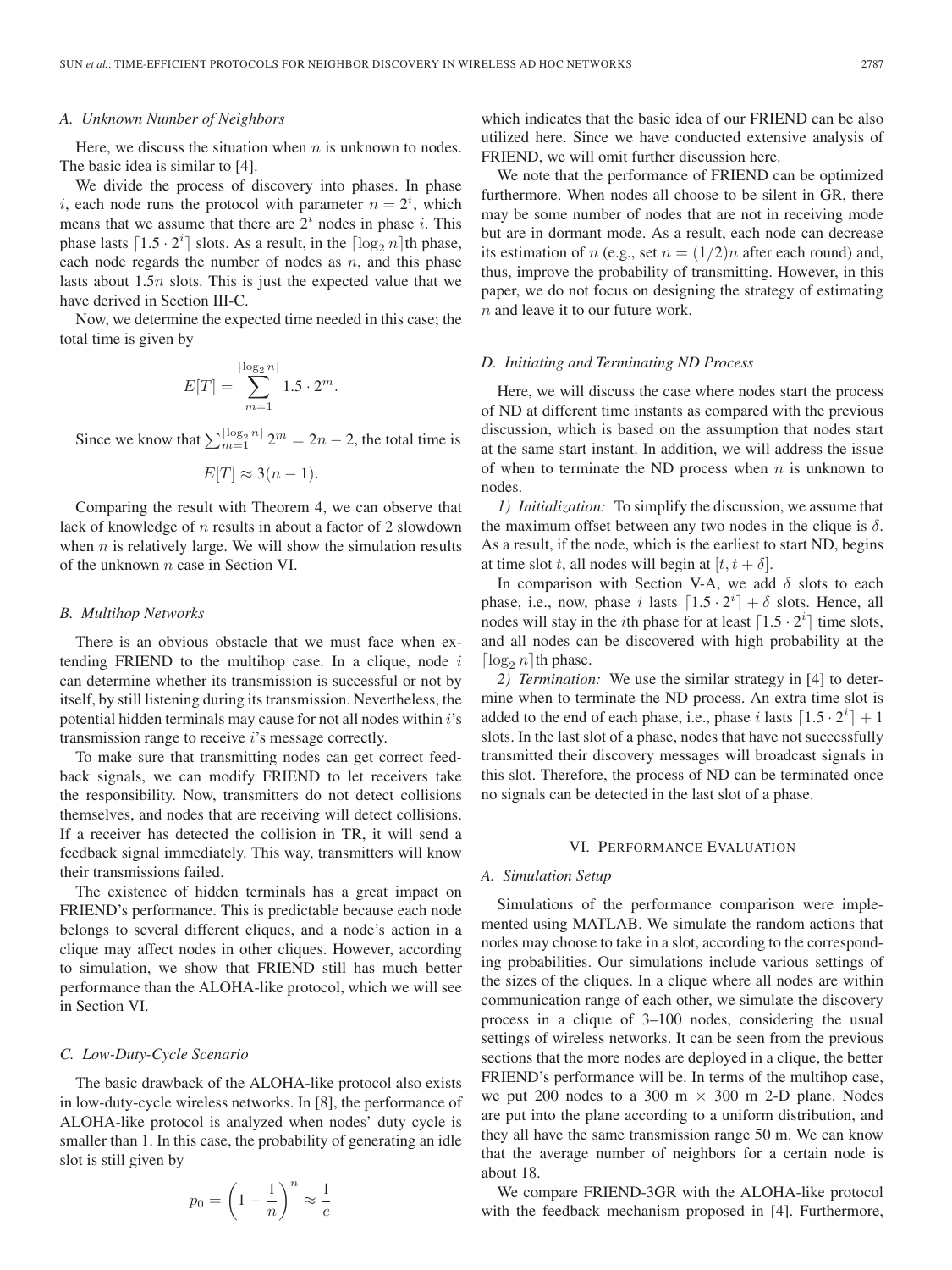

Fig. 4. ND time in clique for FRIEND-3GR.

we show the simulation results of HD-FRIEND-3GR and the results for the unknown  $n$  scenario. The advantage of having a feedback mechanism has been already shown in [4] and [6]. Thus, we will not compare FRIEND-3GR with protocols that do not have such mechanisms. Each data point in the figures stands for an average result over 20 runs for accuracy.

#### *B. Simulation Results*

*1) Validation of Theoretical Upper Bound:* We now use simulation to validate the theorems stating that the expected value of time slots needed is  $1.5n$  and that the upper bound is 3n.

Fig. 4 shows the number of slots needed to discover all nodes in different sizes of cliques. Three kinds of values are compared: the simulation results, the expected values, and the upper bounds. We can see that the simulation results are larger than the corresponding expected values. This is mainly because when we simulate the discovery process, we regard a value as an output only when all nodes can be discovered in the time given in 20 simulation runs. Nevertheless, the simulation results are still smaller than the upper bounds we derived, which proves the correctness of our derivation.

*2) Comparison in Clique:* Similarly, we analyze the performance of FRIEND-3GR with the ALOHA-like protocol. (In this paper, we regard the ALOHA-like protocol as the birthday protocol with a feedback mechanism proposed in [4].) For a certain clique size, a time threshold can be regarded as an exact value only when all nodes are discovered in 20 consecutive runs.

Fig. 5 shows the comparison between two protocols with different sizes of cliques. We can see that FRIEND-3GR significantly reduces the processing time, as well as the upper bound estimation. When there are 100 nodes in a clique, it takes more than 600 slots to finish the ND process by the ALOHA-like protocol, whereas FRIEND-3GR only uses 300 slots to finish the process.

We must point out that the definitions of a slot are slightly different in these two protocols. In FRIEND-3GR, there are three tiny subslots before the normal slot, whereas in [4], there is one subslot after the normal slot. Because the duration of



Fig. 5. Comparison of ND time in clique.



Fig. 6. Comparison of discovered node numbers in clique.

subslots is really short, as mentioned in Section III, we can still compare the performance of two protocols by comparing their consumption of time slots.

Fig. 6 shows the trend of the number of discovered nodes in a clique with increasing number of iterations. We can see that ND is almost finished after 100 slots in FRIEND-3GR, whereas it costs about 200 slots in the ALOHA-like protocol. These observations can be also found in Figs. 4 and 5.

*3) Validation of* n *Unknown Case:* The nodes discovery ratio of different clique sizes when FRIEND-3GR is deployed without knowledge of  $n$  is shown in Fig. 7. All nodes can be discovered in the given time with high probability, which proves the correctness and effectiveness of the estimation mechanism proposed in Section V.

It is worth noticing that this time, the discovery process can be finished in the expected values with high probability, which is different from the previous simulation for FRIEND. This is mainly because in the estimation mechanism, the  $\lceil \log_2 n \rceil$ th phase is actually conducting the ND process with desired configuration. However, phases before the  $\lceil \log_2 n \rceil$ th phase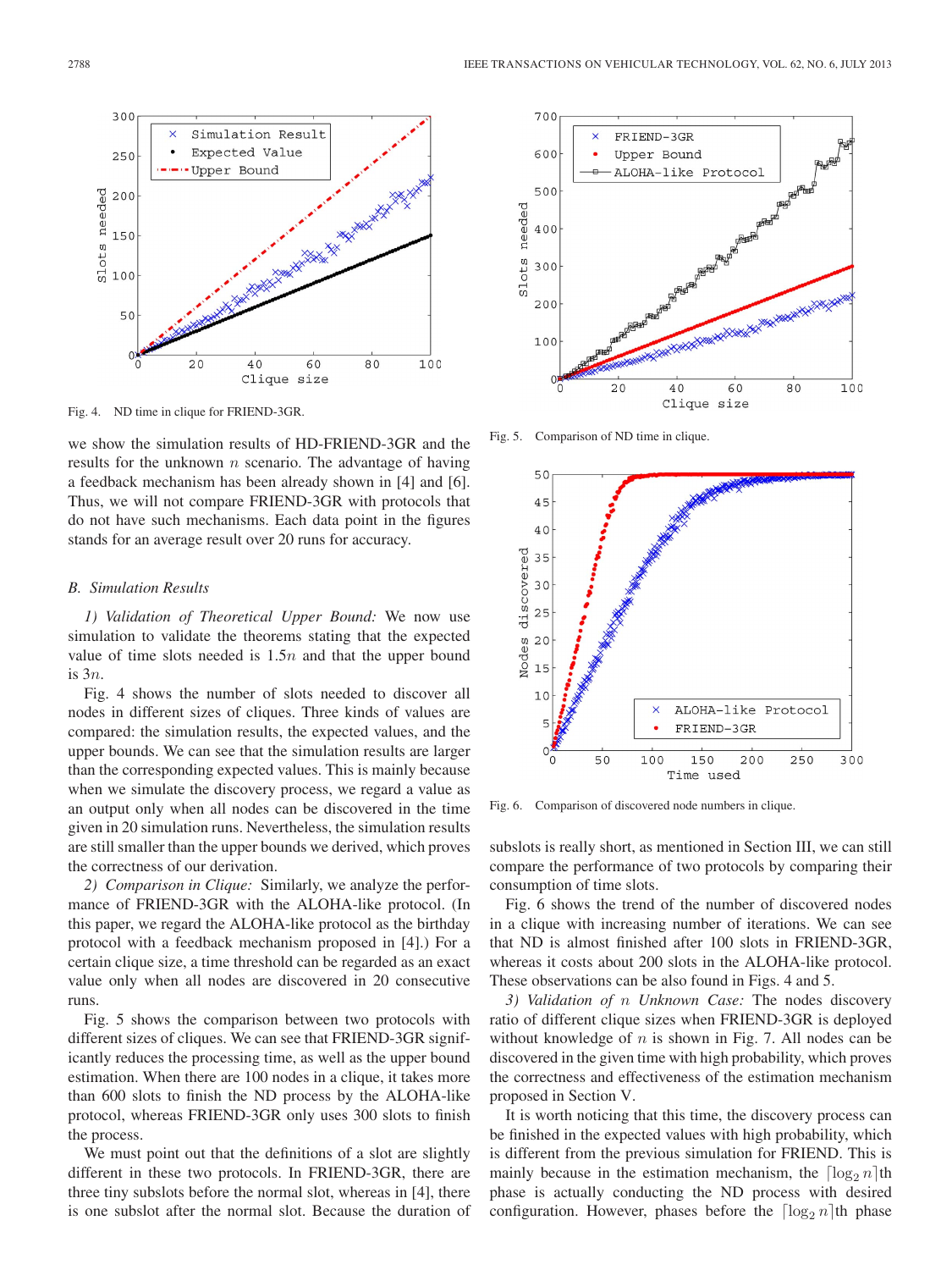

Fig. 7. Nodes discovery ratio of FRIEND-3GR (unknown  $n$ ) in clique.



Fig. 8. Comparison of discovered node numbers in network.

will also contribute to the discovering process. Consequently, here, the discovery process can be finished in the corresponding expected values.

*4) Comparison in Multihop Networks:* Fig. 8 shows that the number of discovered nodes in a network is increasing with the number of iterations. We can know that after 150 slots, almost all 200 nodes are discovered by FRIEND-3GR, whereas it takes about 300 slots to discover all nodes by the ALOHAlike protocol.

*5) Half-Duplex Networks:* Due to the similar reason in Section III-C, we choose HD-FRIEND-3GR to simulate and compare its performance with the ALOHA-like protocol with the feedback mechanism. In Fig. 9, we can see that even if nodes use half-duplex radios, HD-FRIEND-3GR still decreases time tremendously.

The definitions of a slot are different in HD-FRIEND-3GR and [4]. HD-FRIEND-3GR has three more subslots before the slot that is described in [4]. Nevertheless, since the length of subslots is short, as we have mentioned in Section III, we can compare the performance of two protocols by comparing the number of slots.



Fig. 9. Comparison of neighbor discovery time in clique (HD-FRIEND-3GR).

## VII. RELATED WORK

A large amount of research has focused on the problem of accelerating the process of ND in wireless networks, and various protocols have been proposed to adapt to different situations [3]–[15]. Due to space limitations, we mainly introduce several works with a close relationship with FRIEND. Birthday protocols in [3] use a randomized strategy for nodes in a synchronous system to choose their actions in a slot independently and randomly. The authors proved that for a clique with  $n$  nodes, the optimal probability that a node transmits is  $1/n$ .

Vasudevan *et al.* [4] later pointed out that the expected time slots needed to finish the ND process by using the birthday protocol in [3] is  $neH_n$ , where  $H_n$  is the *n*th harmonic number. The authors also proposed protocols for more realistic situations, where the size of a clique is unknown to nodes, a feedback mechanism is introduced into the system, and the clocks of nodes are not identical, i.e., the system is asynchronous [7]. Basically, a factor of 2 slowdown is brought in if the size of a clique is unknown, whereas a factor of  $\ln n$  slowdown is brought in if there are no feedback mechanisms.

With the development of MPR [23], Zeng *et al.* [5] extended the result of [4] to the MPR situation where no collision occurs if and only if there are no more than  $k(k \geq 2)$  nodes simultaneously transmitting and proved that the expected time needed to discover all nodes is  $\Theta(n \ln n/k)$ . Ideally, if  $k \geq n$ , the discover time is shortened to  $\Theta(\ln n)$ . Similarly, the authors designed protocols for realistic situations in [4] and analyzed the upper bounds, respectively. You *et al.* [26] proposed the similar result in peer-to-peer MPR networks.

You *et al.* [8] extended the result of [4] to the situation when the duty cycle of nodes is not 1, i.e., some nodes may be dormant at a certain time instant. By reducing the problem to the generalization of the classical coupon collector's problem [17], it is proven that when the duty cycle is  $1/2$ , the upper bound is  $ne(\log_2 n + (3 \log_2 n - 1) \log_2 \log_2 n + c)$ with a constant  $c$ , and lack of knowledge of  $n$  results in a factor of 2 slowdown as well in a clique. Sun *et al.* [24] proposed a prehandshaking strategy, which significantly reduces the probability of idle slots, for full-duplex wireless ad hoc networks. In [25], Sun *et al.* also discussed how the ALOHA-like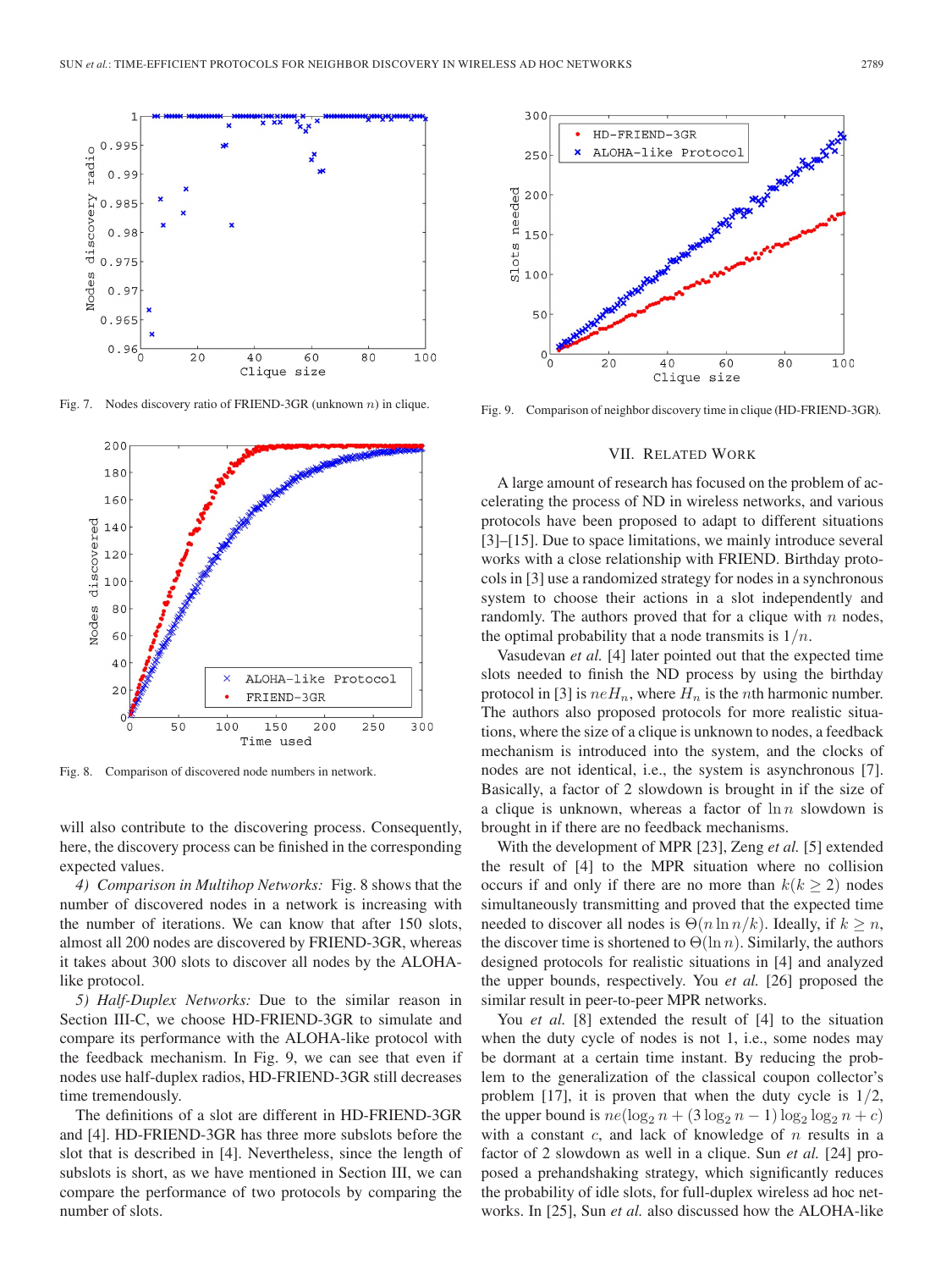protocol works in low-duty-cycle sensor networks with MPR technique.

Many papers have focused on the feasibility of designing a practical full-duplex wireless radio. Choi *et al.* [1] proposed a method named antenna cancelation to avoid self-interference. However, this technique requires three antennas, which makes it unattractive in comparison with a three-antenna MIMO system with higher throughput. This method also suffers from the constraint of bandwidth seriously, which makes it not feasible for wideband signals such as WiFi.

Jain *et al.* [2] overcame the drawbacks of [1] and proposed a novel mechanism, which is called balun cancelation, in which a balun circuit is used to create inverse signals to achieve the cancelation of self-interference. This method requires only two antennas and has no bandwidth constraints theoretically. Furthermore, Choi *et al.* [1] and Jain *et al.* [2] made an experimental device, which supports single-channel full-duplex communication. Although some realistic conditions make the device not as perfect as it is in theory, it is still safe to say that the single-channel full-duplex technology is promising, and thus, our work utilizes it to accelerate the ND process.

In addition to works aimed at accelerating the process of ND, there are also many other researches that discuss other issues about ND. For instance, Poturalskim *et al.* [21] and Stoleru *et al.* [28] proposed the formal system definition of secure ND when there are adversary nodes in the environment. Furthermore, they proposed a secure ND protocol when the system model satisfies certain conditions. Kohvakka *et al.* [22] discussed the issue of energy consumption of the ND process. Since our main concern is how to finish the ND process in the shortest time, we will not introduce them in detail.

## VIII. CONCLUSION AND FUTURE WORK

In this paper, we have proposed a prehandshaking ND protocol FRIEND by adding prehandshaking subslots before the traditional slots. Furthermore, we applied full-duplex technology and used it to conduct prehandshaking with new feedback mechanisms. We analyzed the expected value and the upper bound of ND processing time theoretically and validated our analysis by simulation compared with the ALOHA-like protocol proposed in [4]. Both theoretical analysis and simulations proved that FRIEND significantly decreases the time needed to finish the ND process. Furthermore, we discussed some implementation issues and extensions of FRIEND and showed that the half-duplex counterpart of FRIEND, i.e., HD-FRIEND, also significantly decreases time consumption.

In the future, we would like to evaluate the performance of FRIEND by testbed experiments. We also want to consider more realistic models, e.g., nodes with MPR techniques, nodes with low duty cycles, and asynchronous models.

#### **REFERENCES**

- [1] J. I. Choi, M. Jain, K. Srinivasan, P. Levis, and S. Katti, "Achieving single channel, full duplex wireless communication," in *Proc. ACM MobiCom*, 2010, pp. 1–12.
- [2] M. Jain, J. I. Choi, T. M. Kim, D. Bharadia, S. Seth, K. Srinivasan, P. Levis, S. Katti, and P. Sinha, "Practical, real-time, full duplex wireless," in *Proc. ACM MobiCom*, 2011, pp. 301–312.
- [3] M. J. McGlynn and S. A. Borbash, "Birthday protocols for low energy deployment and flexible neighbor discovery in ad hoc wireless networks, in *Proc. ACM MobiHoc*, 2001, pp. 137–145.
- [4] S. Vasudevan, D. Towsley, D. Goeckel, and R. Khalili, "Neighbor discovery in wireless networks and the coupon collector's problem," in *Proc. ACM MobiCom*, 2009, pp. 181–192.
- [5] W. Zeng, X. Chen, A. Russell, S. Vasudevan, B. Wang, and W. Wei, "Neighbor discovery in wireless networks with multipacket reception," in *Proc. ACM MobiHoc*, 2011, p. 3.
- [6] R. Khalili, D. Goeckel, D. Towsley, and A. Swami, "Neighbor discovery with reception status feedback to transmitters," in *Proc. IEEE INFOCOM*, 2010, pp. 1–9.
- [7] S. A. Borbash, A. Ephremides, and M. J. McGlynn, "An asynchronous neighbor discovery algorithm for wireless sensor networks," *Ad Hoc Netw.*, vol. 5, no. 7, pp. 998–1016, Sep. 2007.
- [8] L. You, Z. Yuan, P. Yang, and G. Chen, "ALOHA-like neighbor discovery in low-duty-cycle wireless sensor networks," in *Proc. IEEE WCNC*, 2011, pp. 749–754.
- [9] X. An, R. Venkatesha Prasad, and I. Niemegeers, "Impact of antenna pattern and link model on directional neighbor discovery in 60 GHz networks," *IEEE Trans. Wireless Commun.*, vol. 10, no. 5, pp. 1435–1447, May 2011.
- [10] R. Cohen and B. Kapchits, "Continuous neighbor discovery in asynchronous sensor networks," *IEEE/ACM Trans. Netw.*, vol. 19, no. 1, pp. 69–79, Feb. 2011.
- [11] A. Keshavarzian and E. Uysal-Biyikoglu, "Energy-efficient link assessment in wireless sensor networks," in *Proc. IEEE INFOCOM*, 2004, pp. 1751–1761.
- [12] D. Angelosante, E. Biglieri, and M. Lops, "Neighbor discovery in wireless networks: A multiuser-detection approach," in *Proc. Inf. Theory Appl. Workshop*, 2007, pp. 46–53.
- [13] Z. Zhang and B. Li, "Neighbor discovery in mobile ad hoc selfconfiguring networks with directional antennas: Algorithms and comparisons," *IEEE Trans. Wireless Commun.*, vol. 7, no. 5, pp. 1540–1549, May 2008.
- [14] N. Karowski, A. Viana, and A. Wolisz, "Optimized asynchronous multichannel neighbor discovery," in*Proc. IEEE INFOCOM*, 2011, pp. 536–540.
- [15] G. Jakllari, W. Luo, and V. Krishnamurthy, "An integrated neighbor discovery and MAC protocol for ad hoc networks using directional antennas," *IEEE Trans. Wireless Commun.*, vol. 6, no. 3, pp. 1114–1024, Mar. 2007.
- [16] R. Motwani and P. Raghavan, *Randomized Algorithms*. Cambridge, U.K.: Cambridge Univ. Press, 1995.
- [17] P. Erdös and A. Rényi, "On a classical problem of probability theory," *Magyar Tud. Akad. Mat. Kutato Int. Kozl*, vol. 6A, pp. 215–220, 1961.
- [18] L. Kong, L. Fu, X. Liu, and M. Wu, "Accelerating initialization for sensor networks," in *Proc. IEEE GLOBECOM*, 2009, pp. 1–6.
- [19] S. Yoon, C. Veerarittiphan, and M. L. Sichitiu, "Tiny-sync: Tight time synchronization for wireless sensor networks," *ACM Trans. Sens. Netw.*, vol. 3, no. 2, p. 8, Jun. 2007.
- [20] K. B. Rasmussen, S. Capkun, and M. Cagalj, "SecNav: Secure broadcast localization and time synchronization in wireless networks," in *Proc. ACM MobiCom*, 2007, pp. 310–313.
- [21] M. Poturalskim, P. Papadimitratos, and J. Hubaux, "Secure neighbor discovery in wireless networks: Formal investigation of possibility," in *Proc. ASIACCS*, 2008, pp. 189–200.
- [22] M. Kohvakka, J. Suhonen, M. Kuorilehto, V. Kaseva, M. Hännikäinen, and T. D. Hämäläinen, "Energy-efficient neighbor discovery protocol for mobile wireless sensor networks," *Ad Hoc Netw.*, vol. 7, no. 1, pp. 24–41, Jan. 2009.
- [23] J. Jeon and A. Ephremides, "Neighbor discovery in a wireless sensor network: Multipacket reception capability and physical-layer signal processing," in *Proc. 48th Annu. Allerton Conf. Commun., Control, Comput.*, 2010, pp. 310–317.
- [24] G. Sun, F. Wu, X. Gao, and G. Chen, "PHED: Pre-handshaking neighbor discovery protocols in full duplex wireless ad hoc networks," presented at the IEEE Global Commun. Conf., Anaheim, CA, USA, 2012.
- [25] G. Sun, F. Wu, and G. Chen, "Neighbor discovery in low-duty-cycle wireless sensor networks with multipacket reception," in *Proc. IEEE ICPADS*, 2012, pp. 490–497.
- [26] L. You, X. Zhu, and G. Chen, "Neighbor discovery in peer-to-peer wireless networks with multi-channel MPR capability," in *Proc. IEEE ICC*, 2012, pp. 4975–4979.
- [27] Y. Wang, G. Pan, and Z. Huang, "Direct multi-hop time synchronization with constructive interference," in *Proc. IPSN*, 2012, pp. 115–116.
- [28] R. Stoleru, H. Wu, and H. Chenji, "Secure neighbor discovery and wormhole localization in mobile ad hoc networks," *Ad Hoc Netw.*, vol. 10, no. 7, pp. 1179–1190, Sep. 2012.